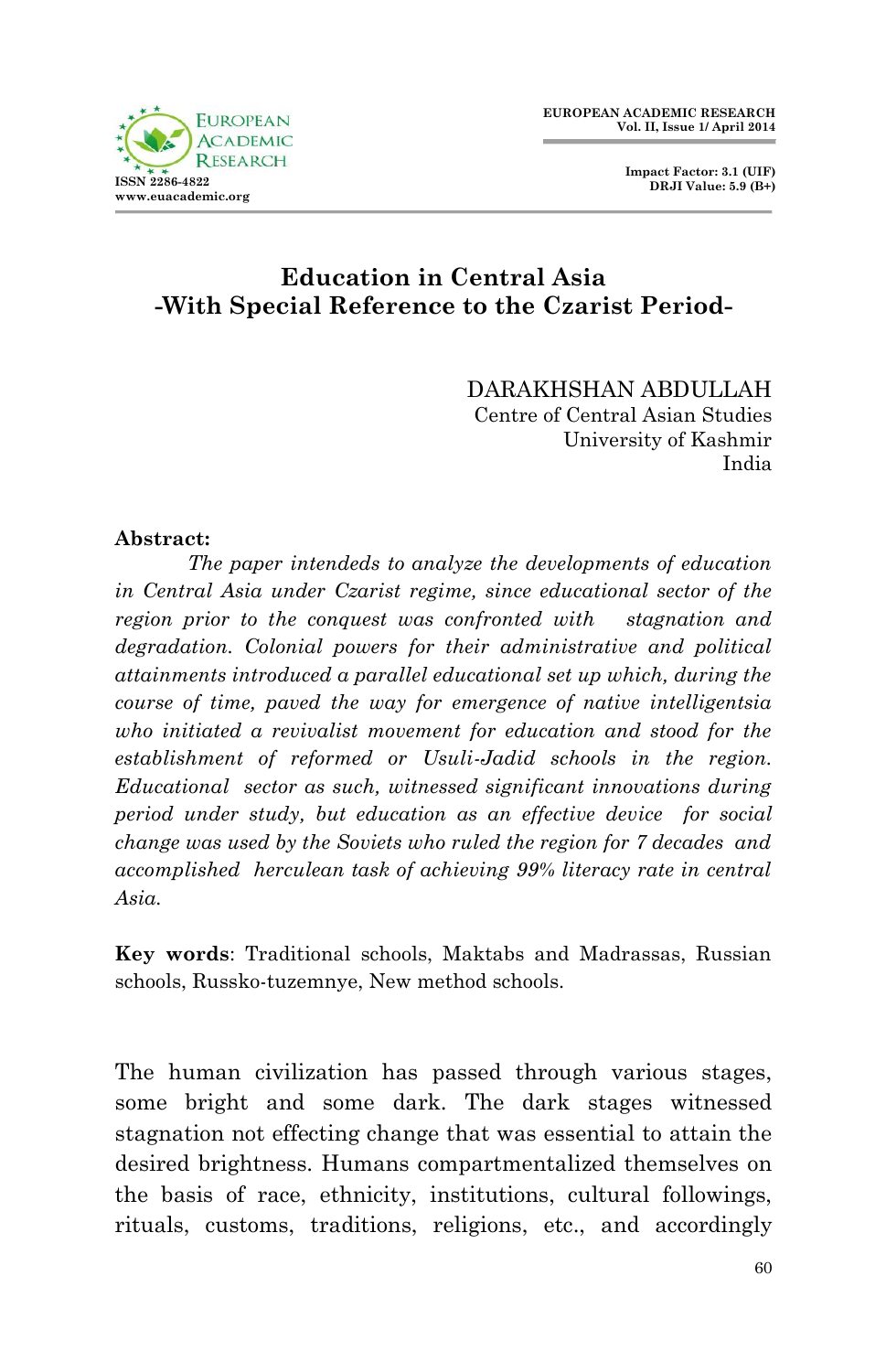looked different from one another; this process, however, enriched them also as all religions directed their followers to acquire knowledge, to become civilized, and be useful for all others.

Central Asia has been home to multivariate cultures and hub of human civilizations; here people came into contact with various ethnic groups like Sakas, Parthian, Huns, Arabs, Turks, Chinese, Mongols, etc. They followed various religions – Manichaeism, Shamanism, Zoroastrianism, Buddhism, Islam – which all contributed to make the region rich in thought, knowledge, culture, etc., through the education that was imparted from time to time.  $[1]$  The last of these – Islam – strongly emphasized on the education of both men and women. The Prophet of Islam (s.a.w) directed his fellow Muslims to acquire knowledge even though they had to go as far away as China (this journey was extremely difficult those days) and in Islam "A fragment of knowledge is regarded worth more than a life of hundred years."[2]

Central Asia in the 8th century was under the political hegemony of Muslims. Muslims preached their set of beliefs, built mosques for prayers; they also established a number of Maktabs and Madrassas, – most of these were located in urban centres like Khwarism, Merve, Khiva, Bukhara, and Samarkand. [3] Here preaching and teaching went together, and a number of Madrassas gained great fame for imparting education of varied nature and quality. Apart from imparting spiritual education of Qur'an, Hadith, Fiqh, Jurisprudence, these Madrassas taught a wide range of subjects like grammar, literature, poetry, calligraphy, philosophy, Arithmetic, Geometry, Geography, History, Chemistry, Physics, Tibb (medicine), etc. [4] Indeed, the region produced towering personalities in almost all branches of knowledge, – engineering, natural sciences, Physics, Chemistry, Mathematics, Medicine, Astronomy, Astrology, and Geography. And fundamentally, the aim of Islamic education was to make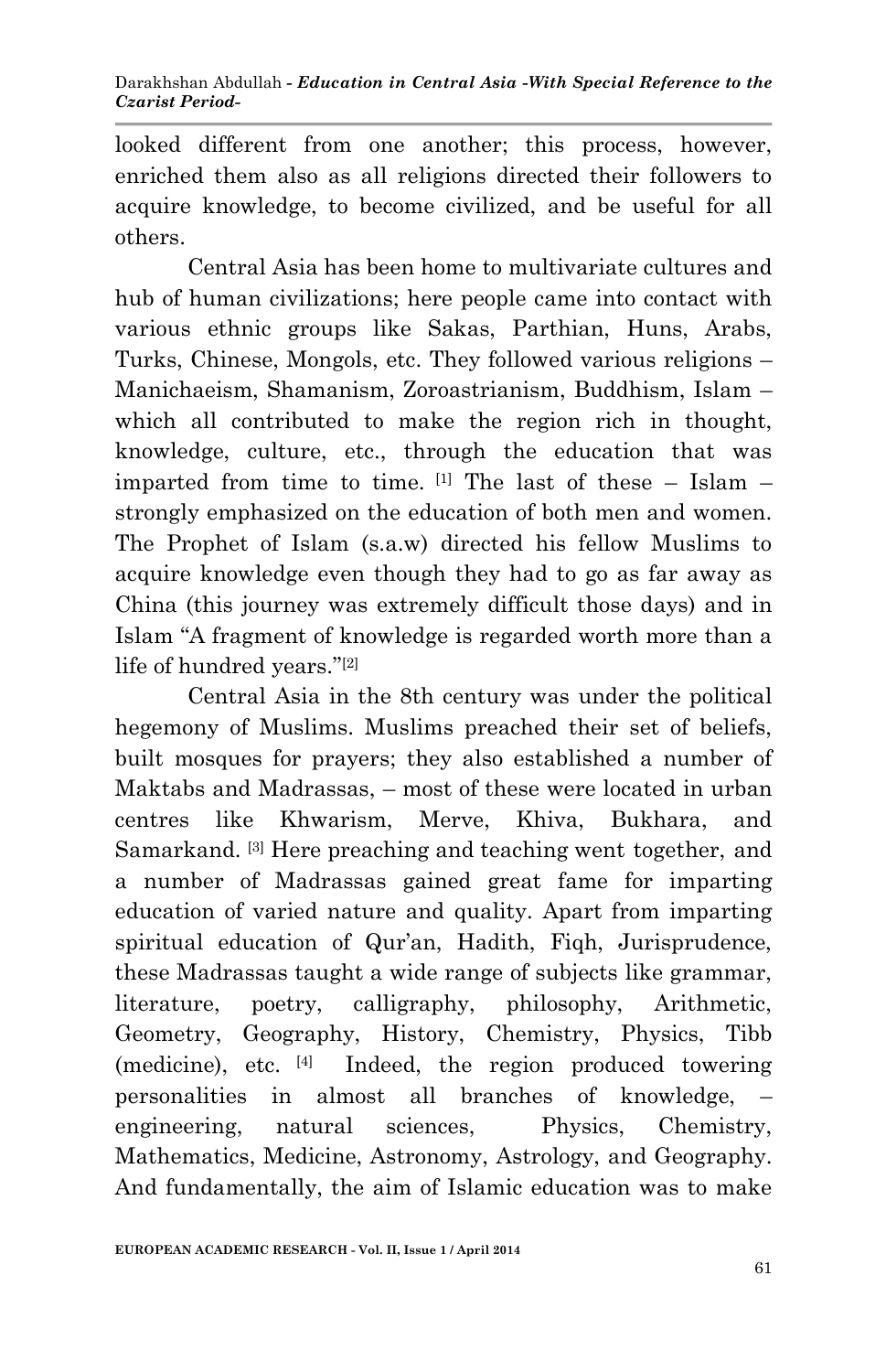people morally pure, spiritually upright, and to inculcate among them the feeling of brotherhood and piety. Many institutions especially in southern areas (northern stepp region lacked such facilities and hence very little Islamic education reached to these areas especially Kazakhstan) were built that imparted such type of education.

However, the Mongol invasion that caused great havoc to the intellectual heritage of Muslim institutions was not followed by any renaissance. Instead, educational institutions of Central Asia witnessed degradation and stagnation to the extent that in the 19th century education was completely provincial and theological producing only one class of professionals without any concern with other branches of knowledge. [5] Critics point out that "The traditional Islamic education practiced in Central Asia during 19th century was at its lowest ebb." Devoid of any initiative for the development of curriculum to bring any radical change, the institutions were not conducive to accelerate the economic growth of the region. They were simply to satisfy the religious and ritualistic needs of the populace. [6]

# **Traditional system of education in Turkistan [Delivery System] during Czars period**

Except of course two Muslim scholars, Sadri-din-Ayin and Mobin Shorish, furnishing a comprehensive and valuable account, very little has been written about the traditional education. Most of the non-Muslim scholars who have written on the traditional education of 19th & 20th centuries have given a descriptive account only of classrooms, pupils, teachers, without any analytical description of the institutional materials and teaching methods in vogue prior to the Bolshevik Revolution in Central Asia<sup>a</sup>

**EUROPEAN ACADEMIC RESEARCH - Vol. II, Issue 1 / April 2014**

**.** 

<sup>a</sup> Western writers like Henry Land Sell (1885), *Russian Central Asia,* p.122, Eugen Schuyler (1966) *Turkistan: Notes of a journey in Russian Turkistan,*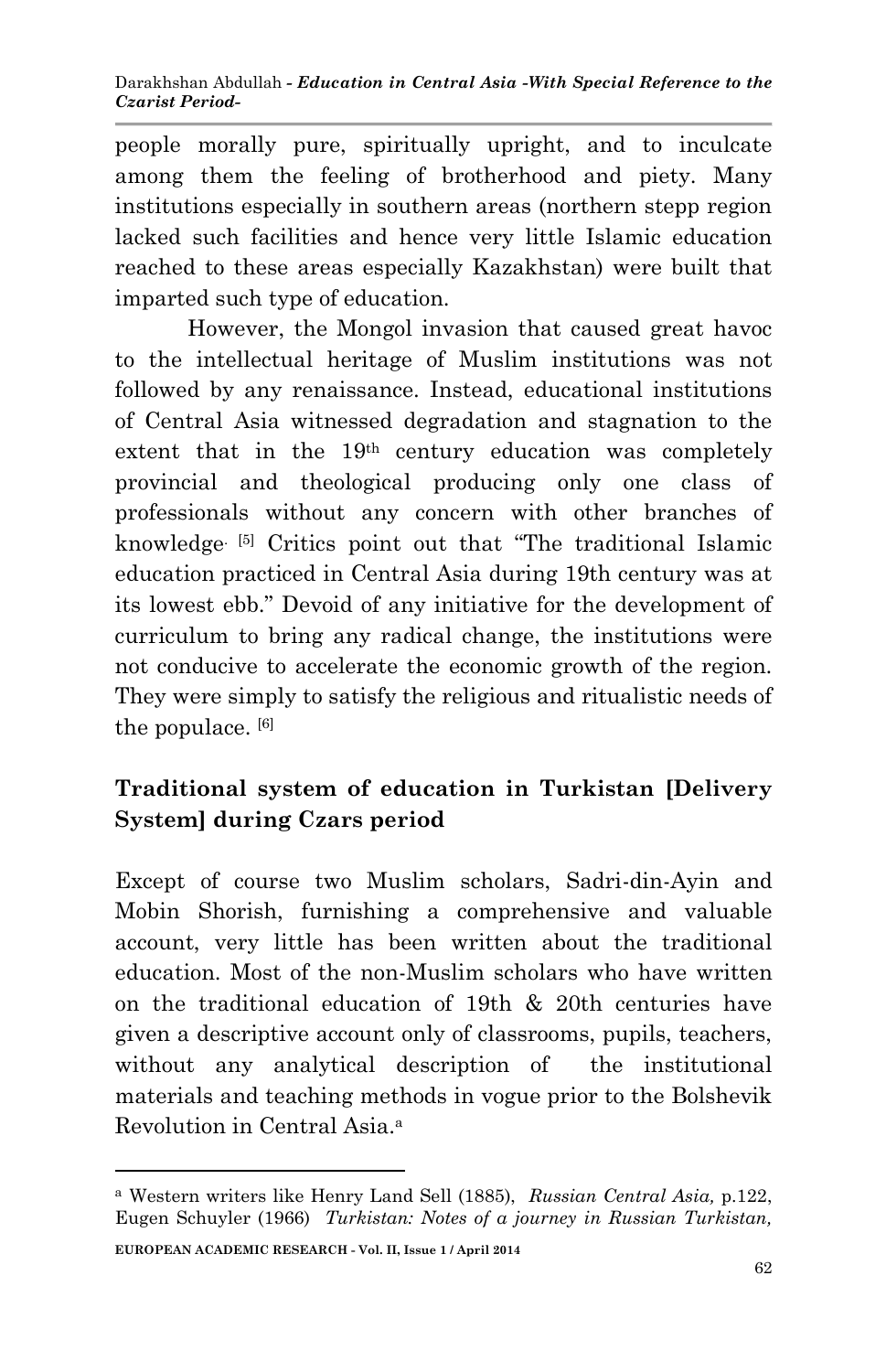### *Maktabs* **or Primary Schools**

The most common elementary education in central Asia was provided in Maktabs. Though word *Maktab* means a place for reading and writing, yet rarely writing was taught in *Maktabs* of Central Asia in late 19th century [7] . Maktab at this time was more like the mosque schools of 10th century, was usually attached to a mosque, and conducted by one teacher called *Maktabdar* or simply mullah.<sup>b</sup> Apart from teaching task, the mullah was in charge of all religious rituals and ceremonies of the community. The expenditure of the Damla, who was surrogate father of the children inside and outside the *Maktab,* was taken care of, gifts by parents on various occasions apart, by the community.[8*] Maktabs* worked all the year with two breaks called tateels; there was no fixed time for admission; normally a child at the age of 6 was admitted; he started with *quadia* (alphabets) written in Arabic, Persian, Chagatai; and the medium of instruction was Arabic as well as one of the Turkish languages, Tatar, Uzbek or Turkish. The teacher first taught alphabets and phonetics of the language; *alif, be, te, se,* he spoke loudly but distinctly; students repeated and repeated right till they pronounced them correctly.[9] Sufficient attention was paid toward pronunciation and accent so that the student was able to speak perfectly well whatever was taught.<sup>c [12]</sup> After alphabets, the students were taught to read the last chapter of the Holy Book and memorise its last seven *surahs* called Haftyak.<sup>*d*[13]</sup> After completing the Haftyak, the student received the title *Kitabkhan.[*10] Some students would also complete the

1

*Kokand, Bukhara and Kukdja*, p.64, and other travellers have restricted their statements and pointed out that these *Maktabs* and *Madrassas* were meant for Quranic knowledge only.

<sup>b</sup> *Mulla* in Arabic means *master* or *priest.*

<sup>c</sup> Since thrust was laid upon the proper pronunciation and recitation only, child was not in a position to read anything printed in their own language even after spending four to five years in a *Mektab.*

<sup>d</sup> *Haftyak* was a compilation of selected short verses from Quran given at the end.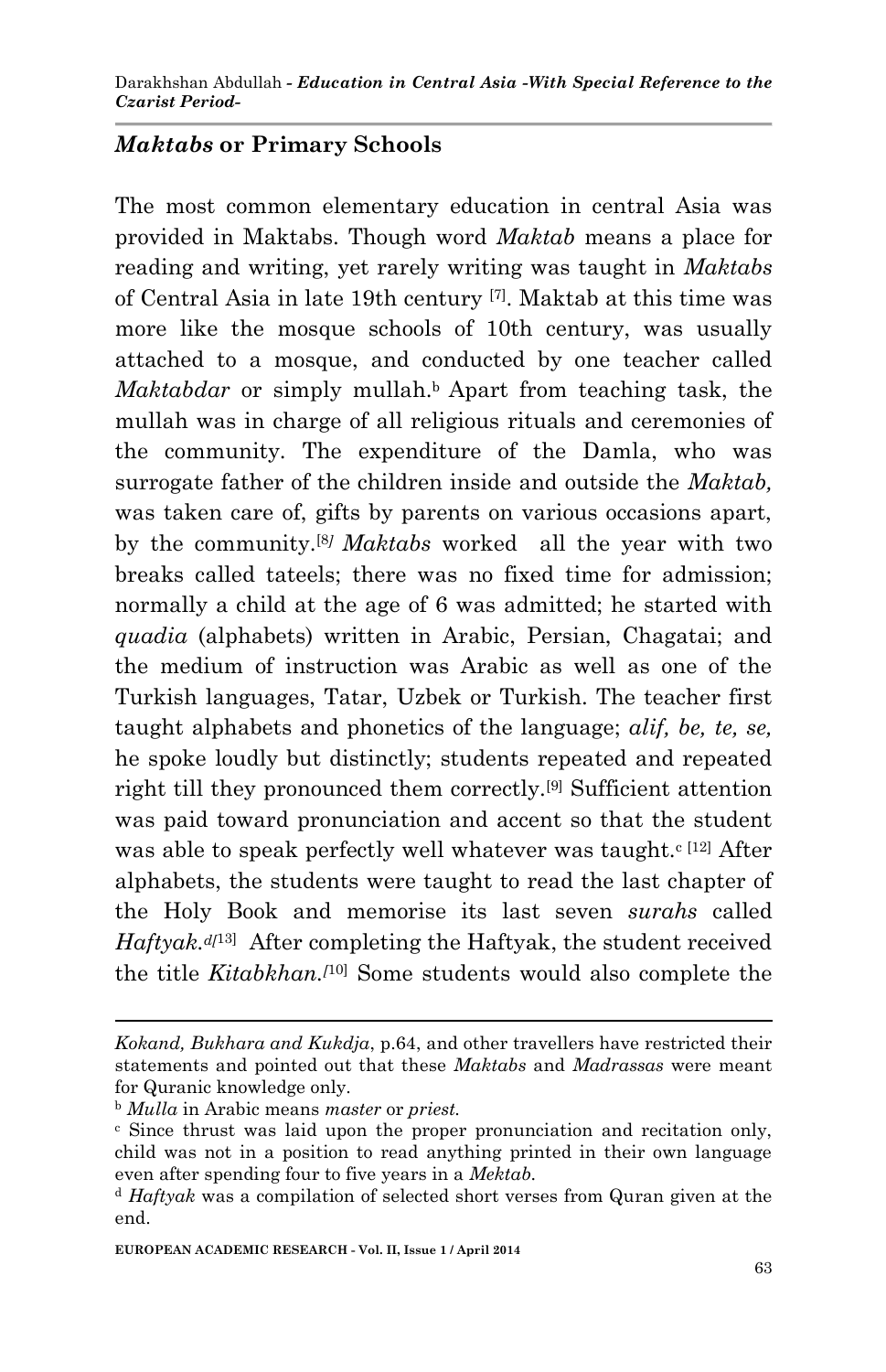*Char Kitab* – a collection of prose and poetry by famous poets and writers on Islamic rituals, ethics, and morality.<sup>e[15]</sup> No attempt was made to understand what was taught, with the result the pupil leaving the *Maktab* after a period of four to six years was unable to write or read except what he had learned *at Maktab*. f[16] This marked the end of *Maktab* education. And this explains the utter surprise of western observers at the low level of literacy in presence of a very good number of *Maktabs* in the region.<sup>g [11]</sup>

## *Madrassas*

1

After completing the primary school course, the Central Asian children could continue their education in institutions called *Madrassas;* here students gained mastery over a number of books through interaction with reputed scholars – all knowledge was transmitted verbally. However, as students had to pay for their study, only the privileged minority were able to study in these institutions. The *Madrassas* were established mainly by wealthy persons who provided financial assistance to both teachers and school; some students and teachers received stipends also from the *waqf.*<sup>*h*</sup> [18] The supervisor/s and teachers

<sup>e</sup> The text was called *Charkitab* due to its four different sections. For details see Adeeb Khalid (1998), *The Politics of Muslim Cultural Reforms*, p. 22-23.

<sup>f</sup> Sadru-din Aiyan had admitted that despite finishing *Haftyak*, the *char kitab* and Quran he was unable to read anything except what he had read at school. Adeeb Khalid (1998), *The Politics of Muslim Cultural Reforms*, p. 24.

<sup>g</sup> V.P.Nalikin, *The regional inspector of Muslim Schools of Turkistan* in 1891 remarked "In spite of a large number of schools, there was a good deal of illiteracy among the population." Describing the situation of a district near Samarkand another Russian administrator in 1895 pointed out 'despite 32 primary schools it was impossible to find even eleven people who could read or write in the district, H.Carrere D.Encause (1963), *Central Asian Survey*, Vol.11, No. 2, London.

h Alexander Burnes and Meer Izzut-ullah have referred to the allocation of large portion of revenues from *Zakat* and other customs for the support of Madrassas and its students whose income was below one thousand *tanga* , for which students were required to qualify the examination. Alexander Burnes (1872), *Travels into Bukhara: Together with a narrative of a voyage on*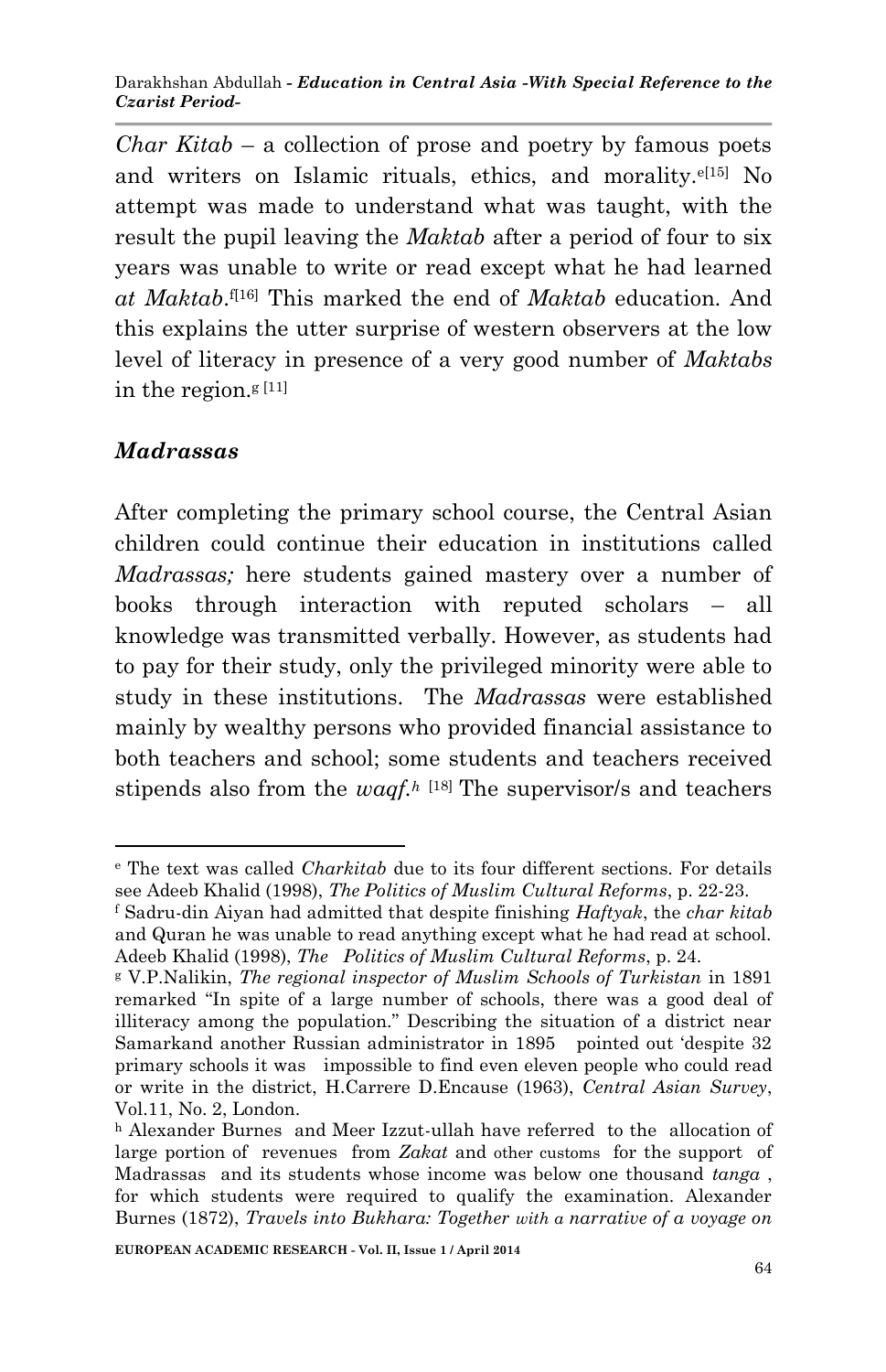were appointed by the local ruler and Sheikh-ul-Islam was responsible for overall supervision of these *Madrassas.* The duration of the *Madrassa* study was 3-4 years and the curriculum comprised etymology, syntax of Arabic, logic and theology<sup>i</sup> [19]: there lay the difference from the *Madrassas* of 13th & 14th centuries where both religious sciences along with natural sciences were taught together. *Madrassas* also taught Islamic law regarding marriage, divorce, and inheritance. There ended the *Madrassa* education and the graduate was appointed *mufti,* judge, teacher, or *imam*. No exact information available about the number of these institutions<sup> $j$  [12]</sup> though, they did have an overwhelming influence as religious and political entities.

## **Russian Schools**

-

Soon after the Czarist conquest, this prevailing traditional education system was augmented by a network of two types of schools i.e., Russian *schools* and Russo*-Native schools*. Realising the importance of education in transforming societies, Kaufman, the first Governor-General of Turkistan, ruled "Neither weapons nor legislations can conquer the region but only education and schools can."[13] And accordingly, for that ideological transformation, a new educational policy was formulated by virtue of which *Russian schools* were established in *Turkistan* and here Russian and native children could study

*the Indus*, Vol. 1, p. 36, London; Meer Izatt-u-llah (*1812)*, *Travels in Central Asia in the year*, (tr, P.D. Henderson), 58, Calcutta.

<sup>i</sup> For details of courses studied at *Madrassas* see Mobin Shorish (1986), "Traditional Islamic Education in Central Asia prior to 1917", in Posse-Turko-Tatary, Present Sovietique, od., Chantal Lemercier Quelauejay, Gilles, Veinstein and S Enderc Wimbush (Leuven-Paris edition Peeters).

<sup>j</sup> While official sources count 189 *Madrassas* in entire Turkistan, all established before Russian conquest, H.Carrere D.Encause has put the number at about 180,[with 15,000,students] and 1,800, [*Madrassas* with 150,000 students] in the Emirate of Bukhara alone, excluding 25 *Madrassas* of the Khanate of Khiva . Edward, Allwarth (1967), [edit], *Central Asia: A century of Muslim Rule*, p.351, Columbia University Press.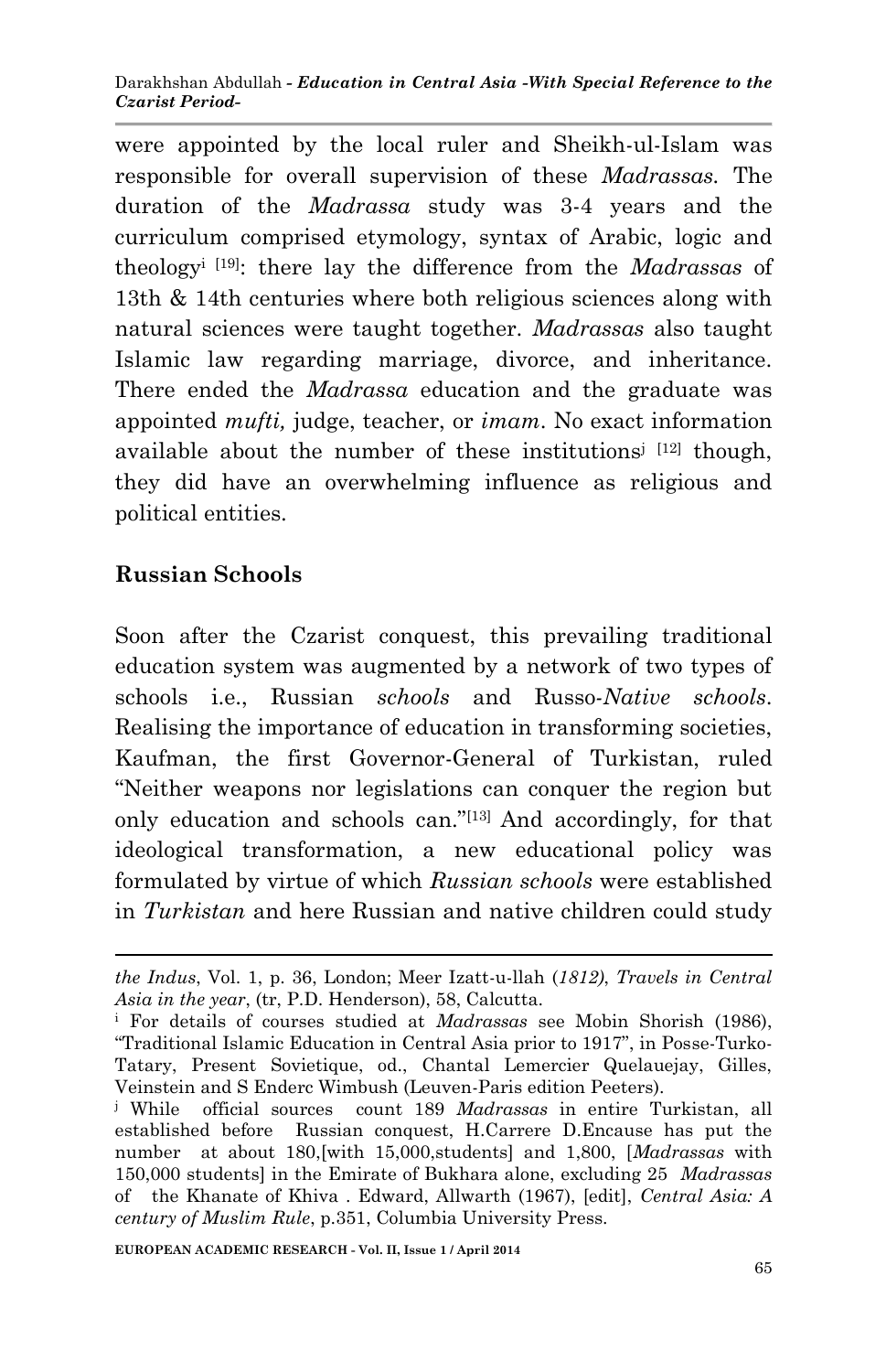together. To minimize the influence of traditional schools, thought to be religious, confessional and political, the new regime, believing that without official patronage these institutions would lose the spiritual and political significance, adopted a diplomatic policy of "non cognizance" towards them all. The new Russian schools encouraged native children to study Russian language, history, and culture besides other general subjects like math, science, and geography; but the percentage of Central Asian children there remained very low, – parents feared their children would lose their mother tongue and would be Russified. Succinctly, few wealthy merchants and nobles only sent their children to these institutions…as depicted by the table below:

| <b>Russian Schools</b>    | 1885 | 1897 | 1909 | 1916 |
|---------------------------|------|------|------|------|
| Gimnaziia and Progimnazia | 14   |      | 106  | 107  |
| Realschule                |      |      |      | 26   |
| Higher Primary School     | 145  | 160  | 341  | 272  |
| Teacher's Seminary        |      |      | 13   |      |

**Table: Muslims in Russian Educational Institutions of Turkestan (Selected years)** 

Source: Adeeb Khalid the Politics of Muslim Cultural reforms.

## **Russo-Native Schools**

The gloomy response of the native population to Russian educational institutions led to the experimentation of "*Ruskotuzemnye Shkoly"* generally known as *Russo-Native school.k*[22] Here both Russian and traditional education were imparted in two languages; the aim was to acquaint the Central Asian children with Russian culture in their native language*. Ruskotuzemnye Shkoly* had two parallel sides; here

**<sup>.</sup>** <sup>k</sup> These Russo Native Schools were established first in Kazakhstan and First Russo-Native School in Tashkent was opened in 1884 where thirty nine Uzbek boys were initially enrolled. Khalid Adeeb (1998), *The Politics of Muslim Cultural Reforms*, 158. [22]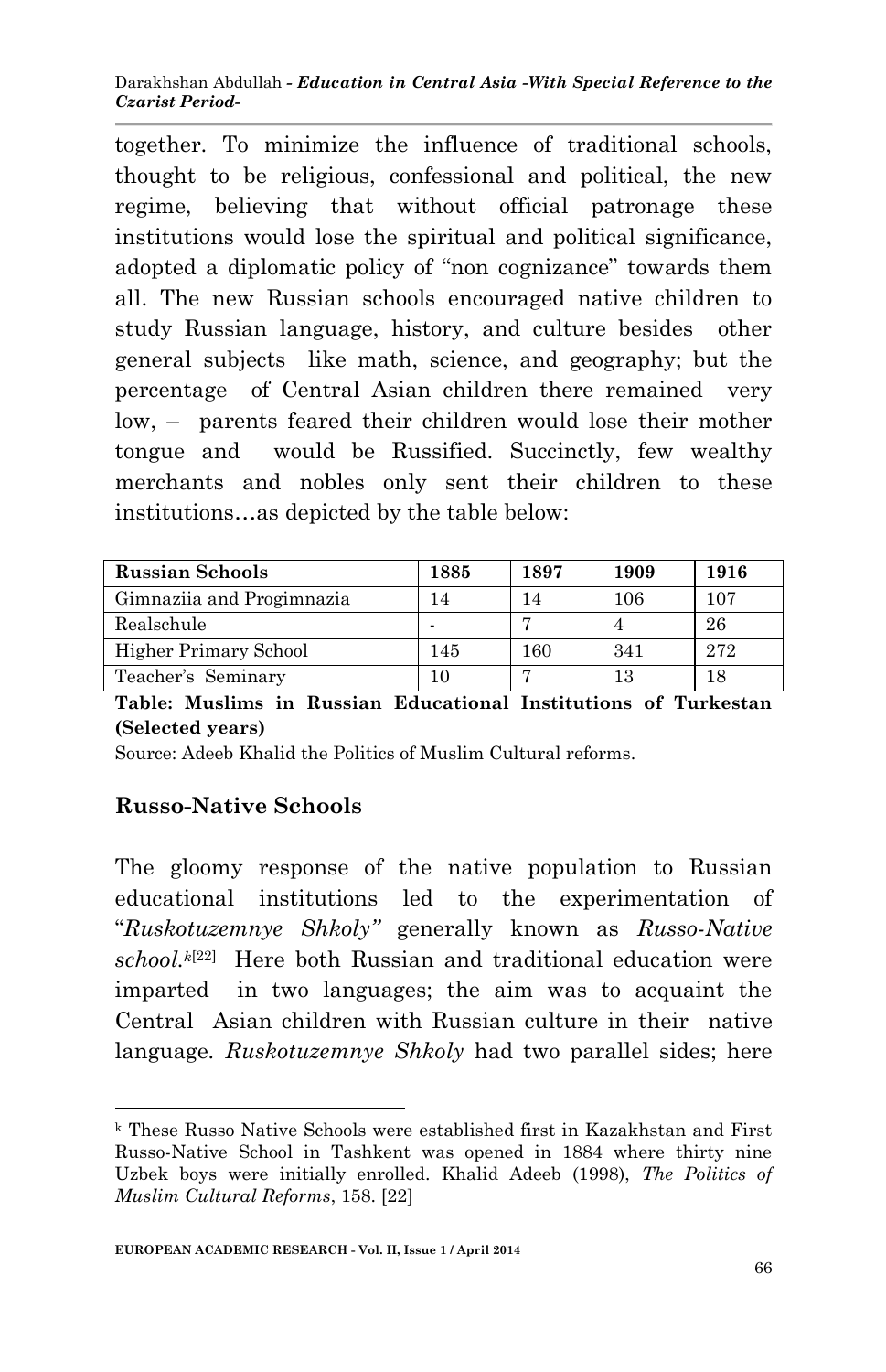the Russian teacher taught modern education and the Muslim teacher (Domla) taught the local language, culture, and Islam – the course was for four years.<sup>[23]</sup> To attract native children to these schools, annual examinations were made public events where high ranking officials acted as chief examiners and awarded prizes to students completing the courses. However, initial results were disappointing as only few local nobles, who acted as patrons, admitted their children; but by the end of the century economic expediency motivated more people to learn Russian and this increased the number of mixed schools. The growth was greatest in Syr-Darya oblast as is indicated in the table below:

| Year | <b>Number of Schools</b> | Number of students |
|------|--------------------------|--------------------|
| 1984 | 12                       | 254                |
| 1900 | 23                       | 722                |
| 1908 | 34                       | 1354               |
| 1911 | 54                       | 2658               |
| 1915 | 65                       | 3410               |

**Table: Growth of Russo-Native schools in Syr-Darya Oblast**  Source: Bobrovnikov vivid from Richard Pierce Russian in Central Asia 1867- 1917, p. 219.

## **Jadidst Schools**

1

Apart from Russian and Russo-Native schools, this period witnessed a rapid growth of *new-method schools* also. To Quote Adeeb Khalid, "The *new-method schools* were part of secular trend towards functional literacy in which new domains of cultural practices were elaborated." Appeared first in Western Europe, these schools reached Central Asia from two sources – Russia and Ottoman Empire – where concern over the low literacy rates due to the difficult Arabic script and poor methods of teaching had strongly emerged. [14] Mubin Shorish

<sup>&</sup>lt;sup>1</sup> The formal curriculum for these schools was formulated in 1907 with the sole aim to impart functional skills of Russian language in spoken and written. Richard Pierce. 1960. *Russian Central Asia, 1867-1917*, p 220.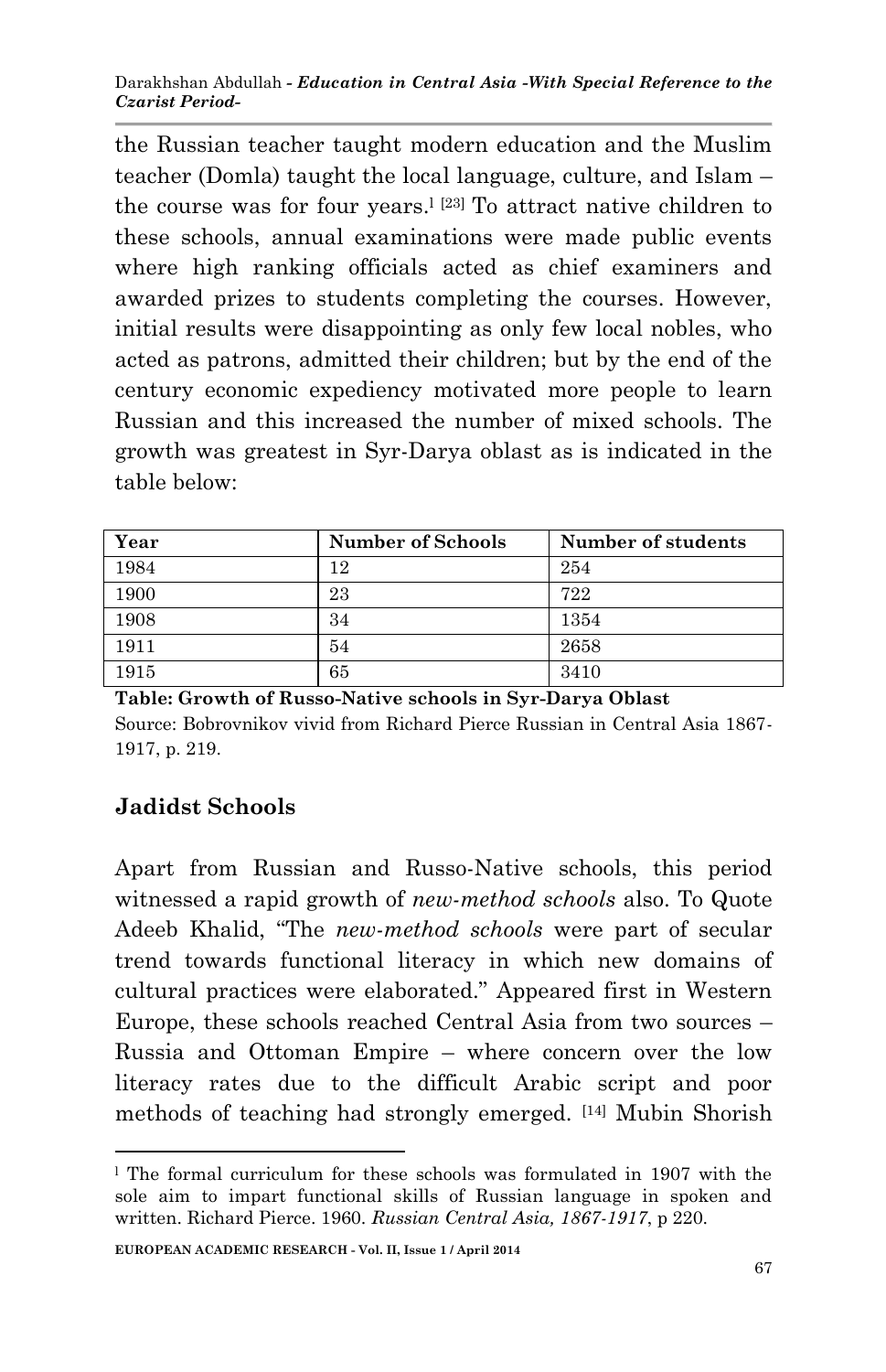also believed that movement did not originate in any single country but began simultaneously in most of the Muslim world." $[15]$ 

First initiated by Tatar national bourgeois within the Russian Empire, $m$ <sup>[16]</sup> the movement stimulated the aspirations of *Jadidists* – a group of Central Asian intelligentsia – for reforms in educational system.[17] To quote Edward Allworth, "Like the Egyptians under British rule, Central Asian intellectuals after mid-nineteenth century from Turguay to Andijan were compelled by circumstances to acquire modern techniques and practical information from the Russians, though wishing passionately to get rid of the Christian influence and alien political domination that followed with these acquisitions."[18]

Contrary to the traditional method, these *reformed* or *new-method schools* used phonetic method for teaching and emphasis was laid on teaching the sounds of letters so as to impart reading and writing ability. A close look at the syllabus of these schools reveals resemblance with the curriculum of the parochial schools of the developed countries. Contemporary subjects like science, arithmetic, geometry, history, geography, and moral science were given pride place along with reading and writing in Persian or a native language. Religious education also formed a substantial part of school curriculum.<sup>n</sup> [19] Though by the 20th century, the *new-method schools* especially in *Turkistan<sup>o</sup> [*30] were more a tangible entity than

-

<sup>m</sup> Ismail Gaspirinky the founder of these schools established first new method school at Backchisarai in Crimea in 1884. *Islam and the Russian Empire: Reform and Revolution in Central Asia*. Helene.Carrere D. Encause( 2009) , P82, I. B.Tauris &co ltd, New York.

<sup>n</sup> Weekly time table was arranged in the fallowing manner: out of twenty five hours, eleven hours or 44% of the total time table was devoted purely to religious subjects, nine hours to reading and coping works dealing with Muslim ethics, the five remaining hours were divided between arithmetic [two hours] geography [two hours] and the exact sciences [one hour] Sophy Bobrovnik (1911) "Moslems in Russia." *The Moslem world* 1: 17''.

<sup>o</sup> Tashkent especially became a hub of all intellectual activities as it provided asylum to liberal thinkers who were harassed and repressed by Emir and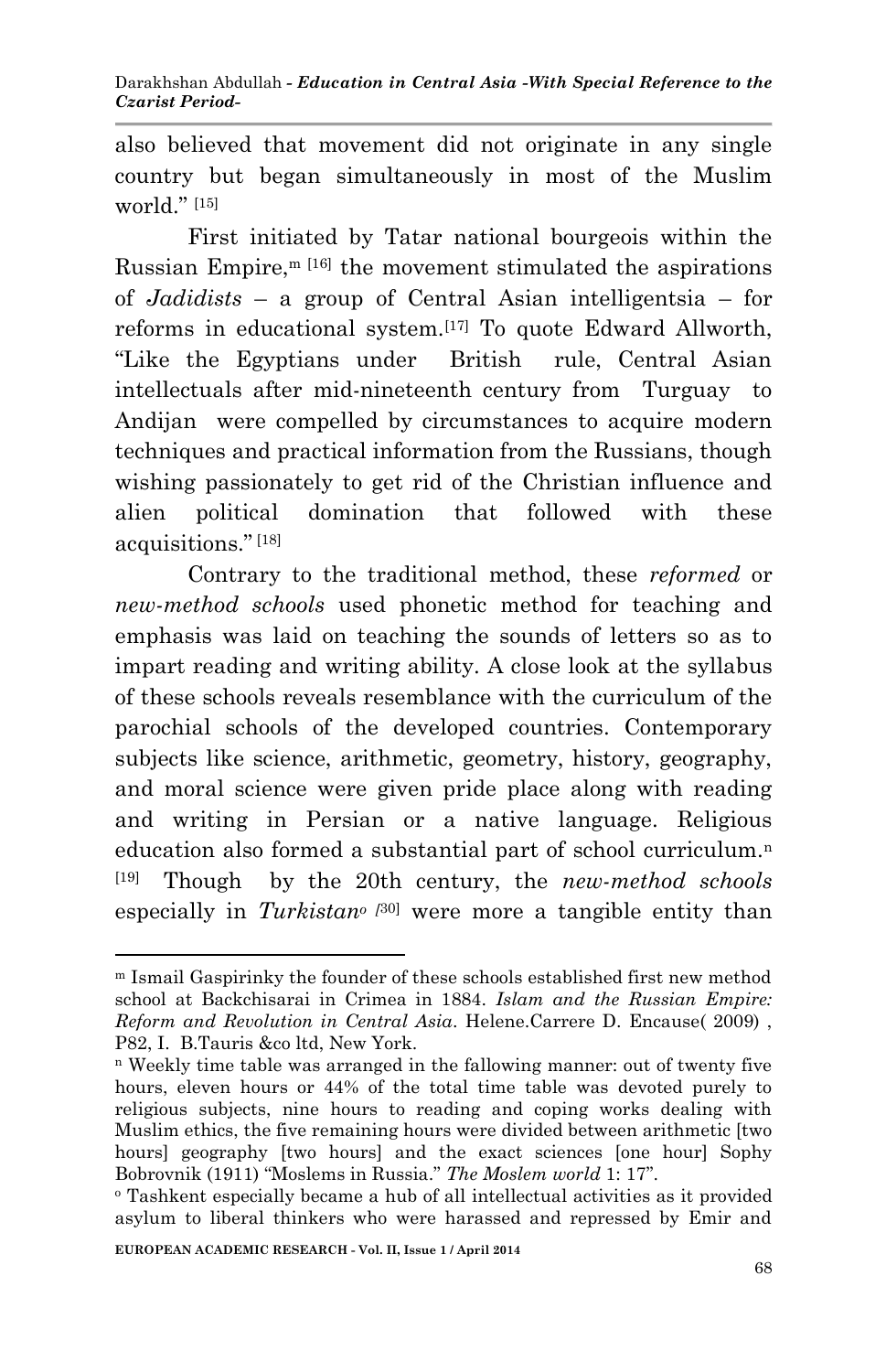*Maktabs and Russo-Native schools*, yet it is difficult to determine their exact number as these were opened in spare rooms of teachers and patrons' houses without formal permission or registration.<sup>p</sup> [20]

# **Czarist attitude towards educational institutions of Central Asia**

It is said that the Czarist government not interested in bringing socio-economic changes in the region, had little intention of educating the Central Asians, and was motivated purely by economic interests. "I am not impressed by the wild dreams of philanthropists to civilize the Central Asians, to educate them, and to raise them to the level of the European nation," openly declared one unspecified dignitary. [21] In fact, no extraordinary educational policy was adopted towards Central Asia, with the exception of Kazakhstan. The religious confessional political traditional schools were sworn enemies of the Russian authority but these institutions were not abolished altogether, for political expediency. A diplomatic policy of "non-cognizance" was adopted towards these traditional institutions and it was believed that without official support these institutions were bound to lose their spiritual and political significance. As regards the new-method schools, the regime adopted the policy of pacification. The significant innovation in the Muslim education in fact was initially unnoticed and underestimated by

**.** 

conservative clergy in other two protectorate khanates. The rapid growth of these new method schools is discerned by the fact that in Tashkent ratio was 6 in to 8 in 1910, while as in Khokand it was 8 in comparison to 2 during same period. Mobin Shorish (1994), "Back to Jadidism", *Islamic Studies*, V. 33.

<sup>p</sup> There is a lot of discrepancy between official and non official sources regarding their exact number .Where the former puts the total number of reformed schools in Tashkent and Khokand at only thirteen with 1,100 students, in 1910, the later put the number 31 with 300 students where by making it a leading city in Turkistan. For details, see, Adeeb Khalid, (1998), *The politics of Muslim Cultural Reforms*, p181.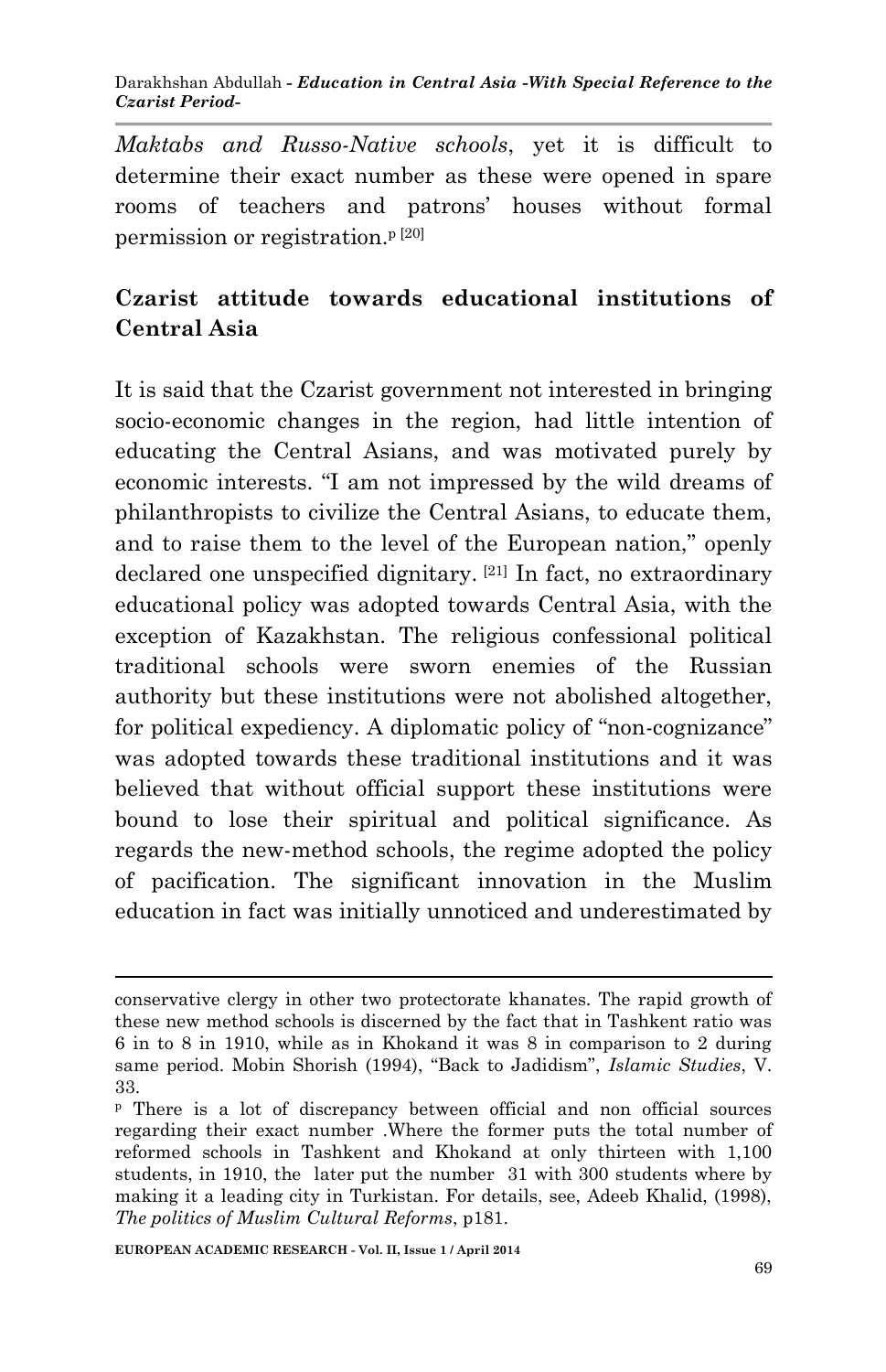the Russian authorities.q[33] Statistical survey of 1908 had categorically admitted the presence of new-method schools some twelve years back $r^{[23]}$ . Consequently, the rapid growth of new-method schools alarmed the Soviet authorities who therefore abandoned the policy of non-intervention and imposed strong administrative and financial restrictions on these institutions. Jadidists schools were brought under the imperial legislation, which made their registration mandatory; to undermine the influence of the Tatars, who were mostly working in these schools, native language rather than Tatar was declared the medium of instruction; and the criteria of nationality was set for teachers – they had to be either Russian of the same nationality. For opening new-method schools, the Regulation of Muslim Educational Establishments demanded the submission of lesson plan and list of text books to be used in these schools to the Education Inspector of Tashkent.s[24] Despite these restrictionst[36], it is believed that new-method schools continued and worked impressively[25] as they received secret education and training in Turkey till the outbreak of World War I. Turkey's joining of Central Powers made these secret societies suspicious in the eyes of Russia, ultimately resulted in closing down these schools.

As regards the efficiency of Russo-Native schools, a considerable dissatisfaction continued throughout the period, though sporadic attempts were made to improve their standard.

-

<sup>q</sup> Barthold denied any information available about new method schools even at the time of revolution. Barthold (1965), *The history of Cultural Life of Central Asia*, p.380

<sup>r</sup> To quote E. H.D Encases (1963), at the outbreak of 1917 Revolution 92 New-Method schools were working in Turkistan out of which 30 were in Syr-Darya 30 in Fergana, 18 in Simerchy and 5 in Samarkand. Richard. Pierce (1960), Russian Central Asia, 1867-1917, p.220

<sup>s</sup> In 1911 censorship was imposed on textbooks since administration received reports of anti-Russian passages in jaded text books. Adeeb Khalid (1998), *The politics of Muslim Cultural Reforms*, p.181

<sup>t</sup> Though after 1911 declaration, many schools in Bukhara and Khokand were banned, Jadidists secretly continued to send their students to Turkey for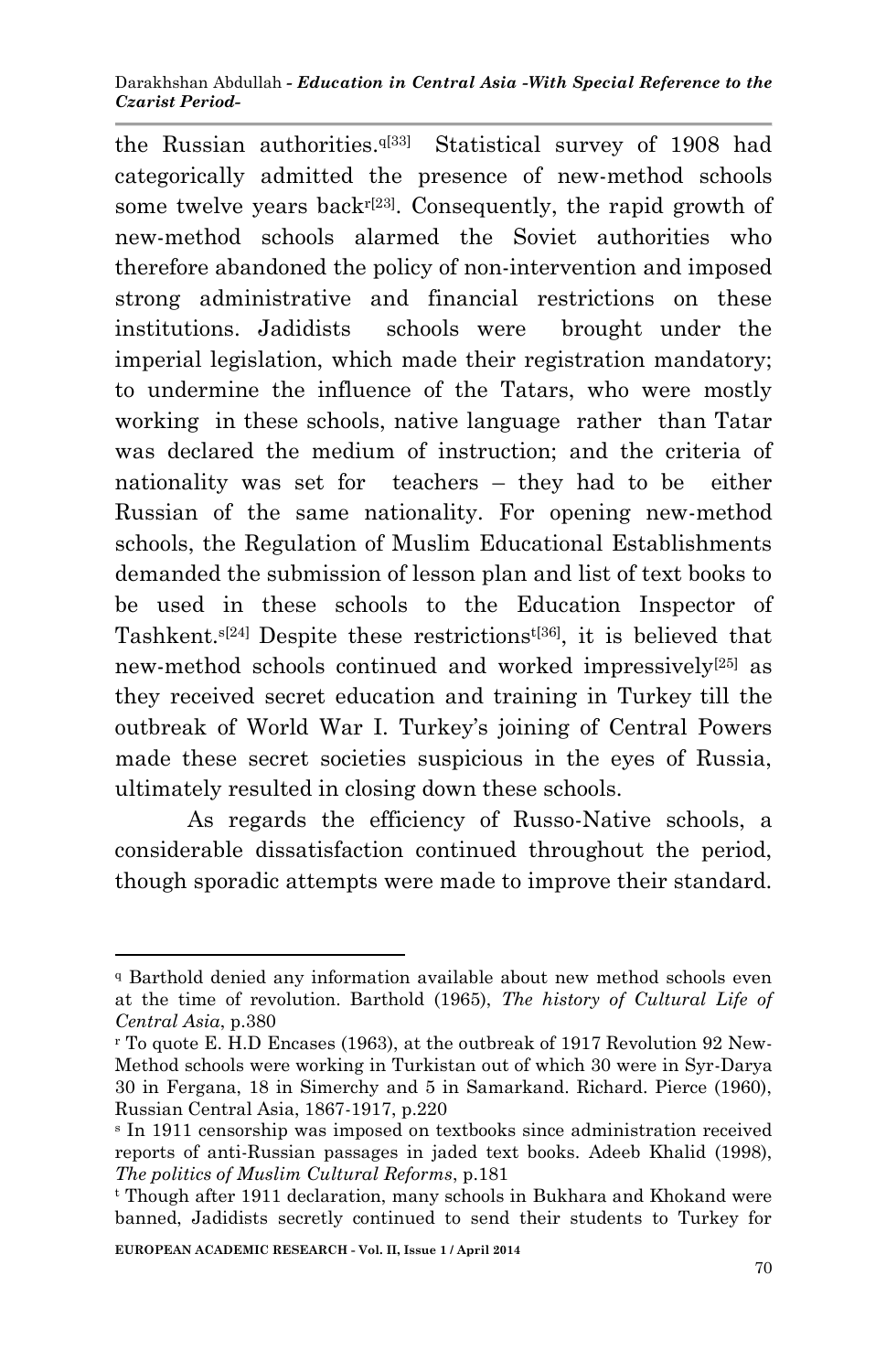Critics pointed out that students trained in these schools knew neither Russian nor had any grasp of the subjects taught in Russian. The vernacular side also presented a disappointing picture. To quote Barthold, "It was not created with any sincere intention to educate the young native children in their own language but simply to break the mistrust of natives and to perpetuate the image of the traditional maktab with same staff and traditional methods."<sup>u[38]</sup> The establishment of Russo-Native schools was in fact not a philanthropic move, it was simply an artificial development to create an elite group to facilitate the smooth functioning of the administration. The Czarists regime in fact followed a very discriminatory attitude towards natives<sup>[26]</sup> as is manifest from the meagre budget allocation of 2.3% for health and education in comparison with 86.7% earmarked for military and other administrative functions. $v^{[40]}$  Russian sources claim that schools in Turkistan were far better than those in Russia both in terms of funds and infrastructural facilities but this privileged position was enjoyed only by the Russian minority settled in Turkistan<sup>w[27]</sup> Most of the native schools were extremely backward and this is at once evident from the fact that one elementary school was meant for 14261 students in Turkistan as compared to 1267 students in the empire as a whole.[28] Moreover, schools in Turkistan were mainly dependent on the local revenues and the local patron was exclusively responsible for their funding. In 1909, though the Governor- General, motivated by political expediency, pleaded for budget

-

further education .some significant secret societies of Jadidists in Turkey were *Jamiyati Atfl, Marifati, Barkat,* etc

<sup>u</sup> For discriminatory policies of *Czars t*owards national minorities see "Education of Muslims in Tsarist and Soviet Russia", Comparative Education review, vol.12, no, 3 p. 311.

 $\gamma$  In the Russian empire as a whole literacy rates was 40%, where as in the Syr darya Oblast it was 95% and in Symerchi oblast the lowest ratio was 60%. Central Asian Review (1963), vol.xi, p ,393.

<sup>w</sup> Harry Lipset has pointed out that in 1914 only 160 schools existed in present day Uzbekistan SSR.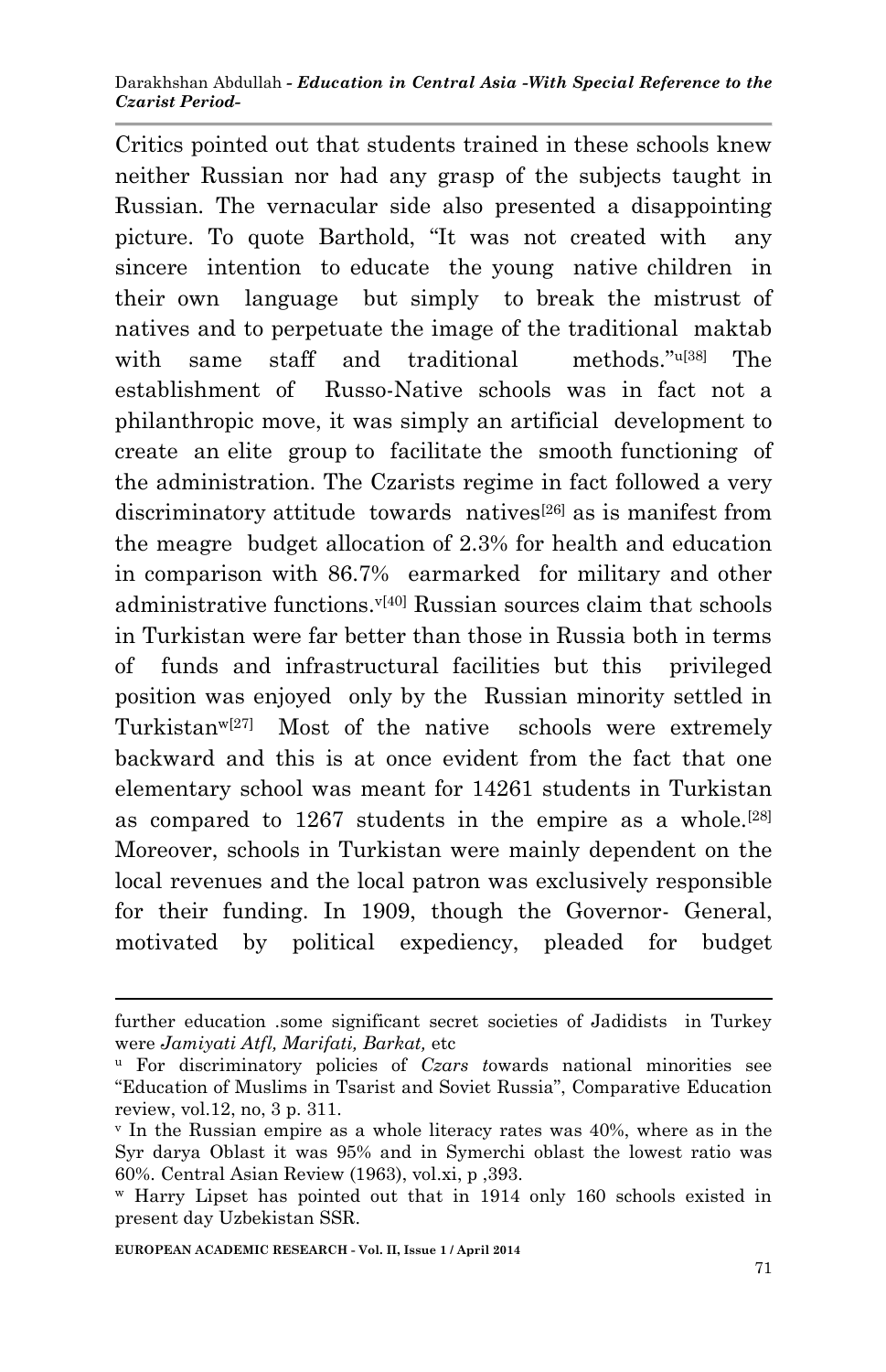enhancement in education, his request was turned down on pretext of paucity of funds. $^{x}$  [28] Disgusted with the progress of Russo-Native schools, a Czarist administrator too remarked that "The development of child in these schools had not achieved the desirable results." The education of few hundred interpreters, minor officials, and traders was no revolution, for it did not prolong even to intermediate level. [29] The low efficiency of Russo-Native schools is discerned by the low output indicated in the table below:

| Year | Total No. | of<br>No. | of<br>No. | Total | Number<br>of |
|------|-----------|-----------|-----------|-------|--------------|
|      | School    | Native    | Russian   |       | graduated    |
|      |           | Children  | Children  |       |              |
| 1886 | 4         | 116       |           | 116   |              |
| 1891 | 22        | 375       | 51        | 426   | 25           |
| 1896 | 28        | 650       | 51        | 701   | 15           |
| 1901 | 45        | 1490      | 89        | 1579  | 79           |
| 1906 | 87        | 2364      |           | 2364  |              |
| 1909 | 98        | 2975      | 102       | 3077  |              |

### **TABLE: Russo-Native schools in Turkestan**

Source: V.T. Kocharov, Iz istorii organizii razvitiia narodnogo obrazovaniia V do revoliutsionnom Uzbeikstane (1865-1917) Taskent (1966). Vivid from Adeeb Khalid (1989), Politics of Muslim Cultural Reforms.

In some areas, like Fergana, results were so disappointing that not a single graduate was produced in seventeen schools in the year 1907.[45] True that during the period under review one does not come across any revolutionary change in the educational sector and succinctly the region on the eve of Russian Revolution was still largely an illiterate nation.

The period under study did witness a remarkable development in the intellectual field, that is, establishment of scientific societies, public libraries, museums, and introduction of lithography which inspired the native intelligentsia to establish an independent vernacular press that in many ways

1

<sup>x</sup> Geffory Wheeler remarked the graduates of these schools often worked on railroads as interpreters or in other minor occupation for the Russians.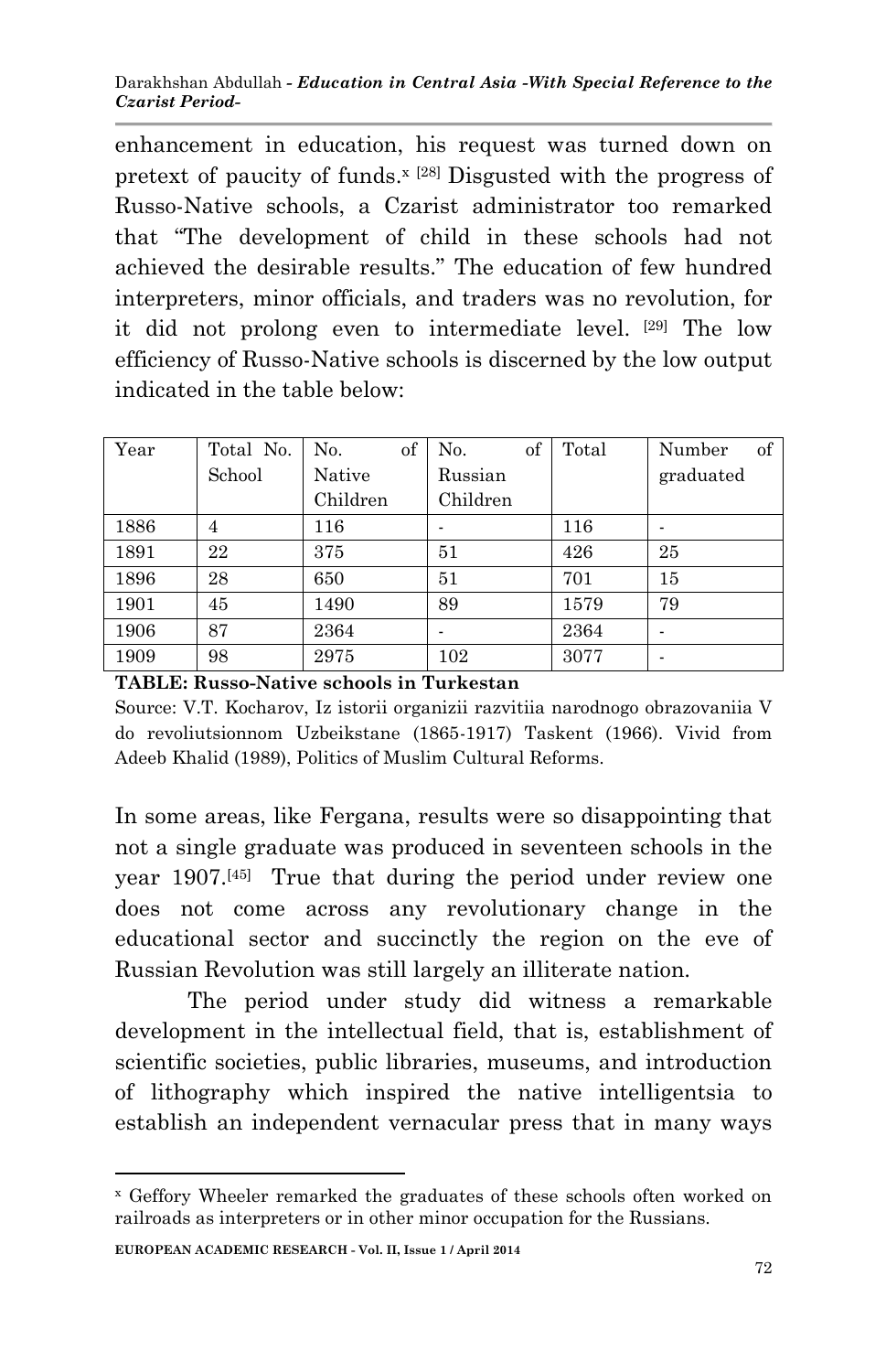shunned politics and focused on educational and cultural goals. But certainly there was a stagnation and degradation in the standard of traditional maktabs. As far as Russo-Native schools are concerned, they were confronted with numerous financial and administrative constraints. Jadidists or new-method schools could have played a significant role but could neither replace the traditional maktabs nor could sustain the onslaughts of the Czarist administration that adopted two distinct phases of attitude towards these institutions. As long as the Empire seemed stable and balanced in their favour, they adopted the policy of pacification and non-cognizance rather than provocation towards these institutions. For instance, in Bukhara emirate they supported new-method schools with the intention to minimize the corrupt, authoritarian, and conservative regime of the Emir and his clergy. However, soon they realized that along with some enlightenment, social reforms, and emancipation, these institutions were propagating ideas of pan-Islamism and nationalism, which was posing a serious challenge to the legitimacy of colonization; they therefore, with the outbreak of World War I in 1914, completely banned the new-method schools. Educational sector in Central Asia achieved real success during the Soviet period which perceived education as an effective device for socio-cultural change and declared a crusade against illiteracy.

## **BIBLIOGRAPHY:**

- Ahmad, Mufti M. Mukarram. 2005. *Encyclopaedia of Islam,* vol. 2, 325 [2]; 327 [4]
- Allworth, Edward. 1967. *Central Asia: A Century of Russian Rule*, 262. [18]
- Bacon, Elizabeth E. 1960. *Central Asian's Under Russian rule: A study in cultural change*. Ithaca, N.Y.: Cornell University Press. 82. [8]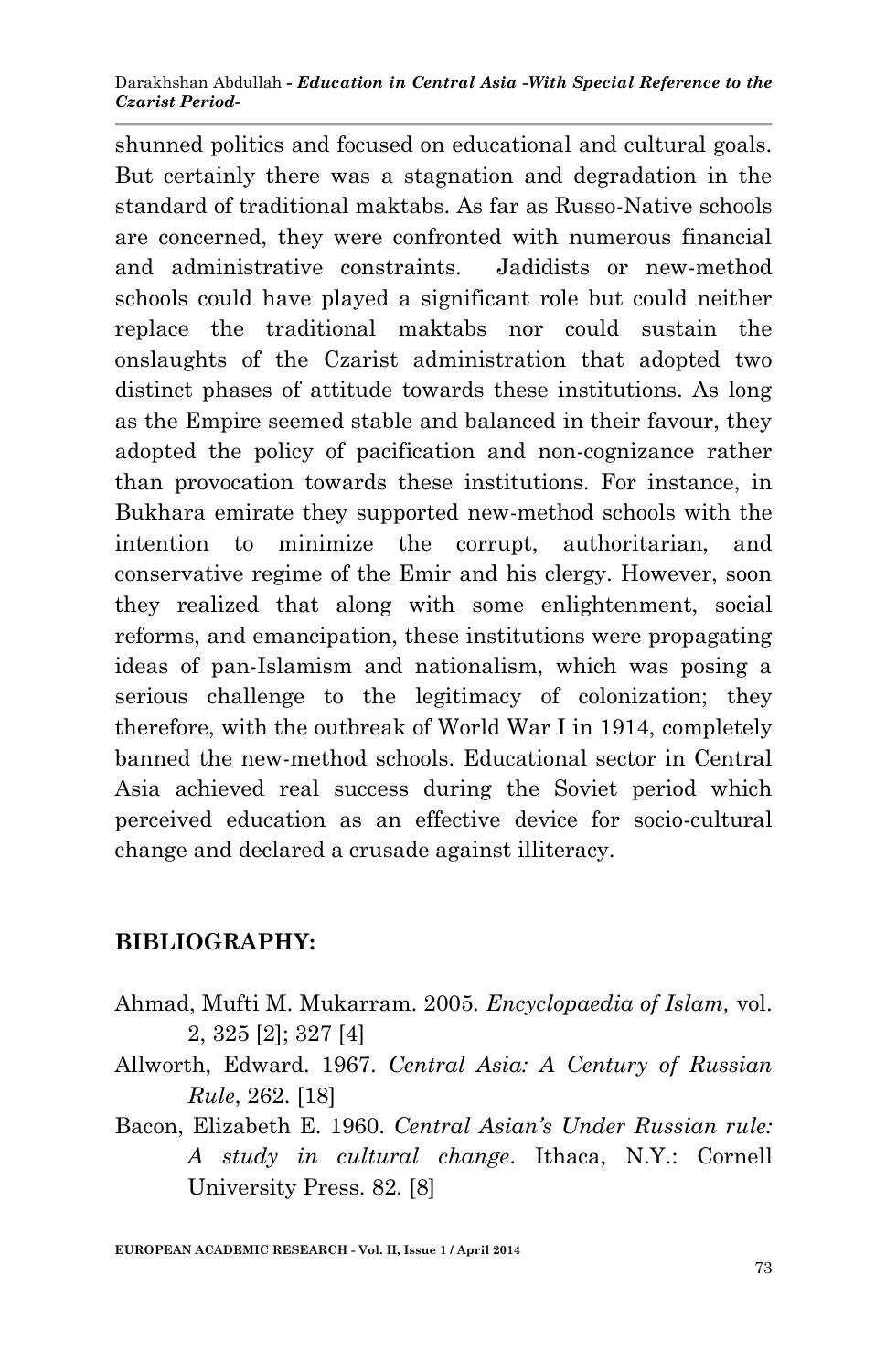Darakhshan Abdullah *- Education in Central Asia -With Special Reference to the Czarist Period-*

- Barthold. 1965. *The history of Cultural Life of Central Asia*. p.380 [33 devine 22]; p.380. [25]
- Bobrovnik, Sophy. 1911. ''Moslems in Russia." *The Moslem world* 1: 17''. [19]
- Carrere, H. and D. Encause. 1963. *Central Asian Survey* 11(2), London. [11]
- Carrere, H. and D. Encause. 2009. *Islam and the Russian Empire: Reform and Revolution in Central Asia*. New York: I. B. Tauris & Co Ltd, 82. [16]
- Edward, Allwarth. 1967. Ed. *Central Asia: A century of Muslim Rule*. Columbia University Press. 351 [12]
- Encause, D. 1963. "The Peoples of Central Asia: Cultural Development." *Central Asian Survey* 2(2): 321, London. [21]
- Kaushik, Davindra. 1979. *Central Asia in Modern Times*. New Delhi: Progress Publishers. 75. [26]
- Khalid, Adeeb. 1998. *The politics of Muslim Cultural Reforms*. London: University of California Press. 81 [6]; 30 [7]; 22- 23 [9]; 22 [10]; 156 [13]; 161. [14]; 161. [17]; 181. [20]; 181. [24]; p158 [28]; 158. [29]
- Lipset, Harry. 1968. "Education of Moslems in Tsarist and Soviet Russia." *Comparative Education Review* 12(3): 310. The University of Chicago. [27]
- Mirbaev, A.K. 1997 "The Islamic Lands and their Culture." In *History of civilization of Central Asia*, edited by C.E Bosworth & M.S.Asimov, vol.4, part 11, 38, UNESCO. [1]
- Mirbaev, A.K. 1997. "The Islamic Lands and their Culture." In *History of civilization of Central Asia*, edited by C.E Bosworth & M. S. Asimov, Vol.4, part11, 38, UNESCO. [3]
- Pierce, Richard. 1960. *Russian Central Asia, 1867-1917*, p 220. [23 devine 13]; p.220 [23]
- Shorish, Mobin. 1986. "Traditional Education in Central Asia prior to 1917." In *Posse-Turko-Tatary, Present*